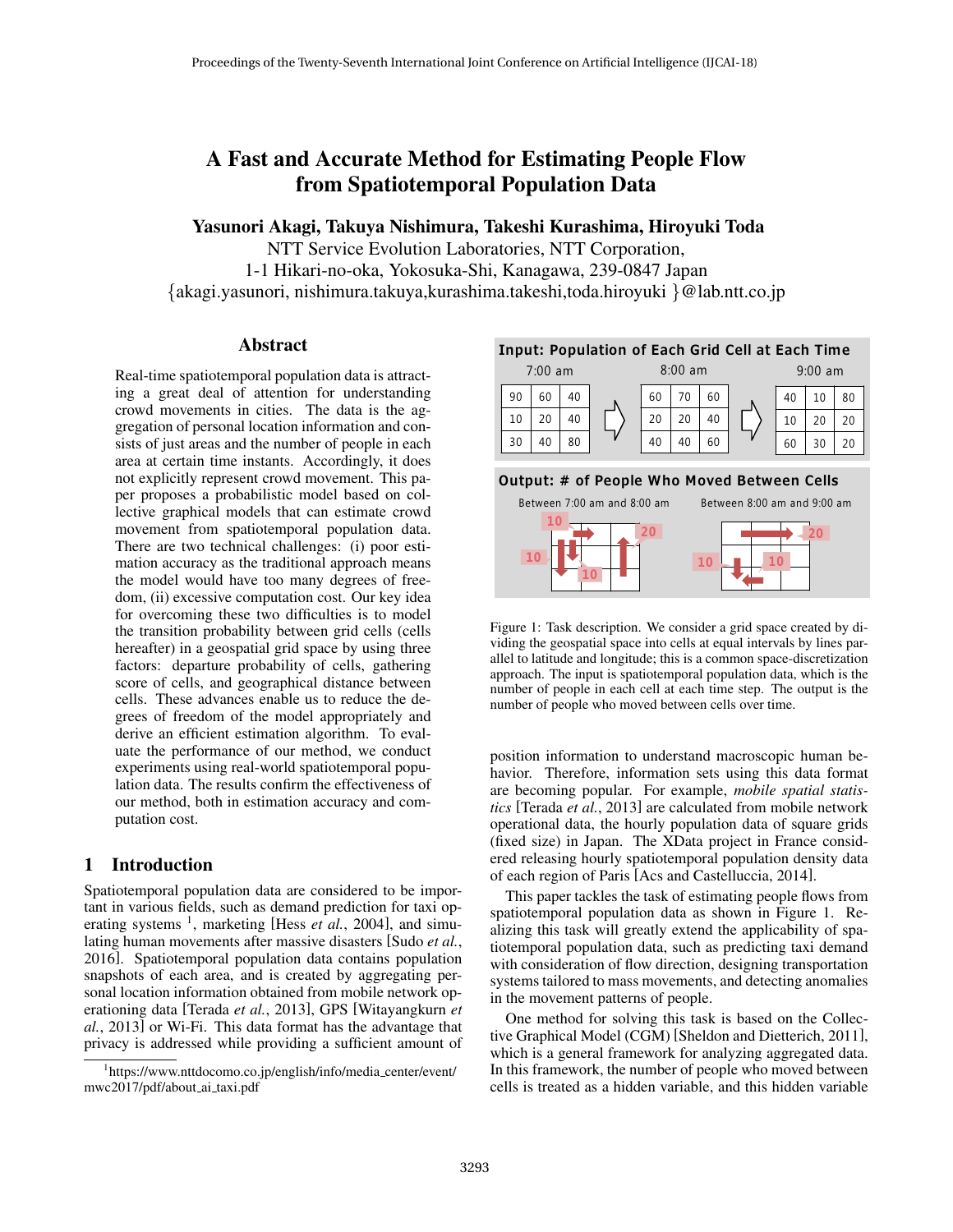and transition probabilities between cells are estimated simultaneously. Iwata et al. applied CGM to the task of estimating people movement (just movement hereafter) from spatiotemporal population data, the same task as ours, and reported the effectiveness of their method [Iwata *et al.*, 2017]. However, their method is designed for estimating movements from one cell to neighboring cells. Thus the method cannot estimate movements over longer distances. When the discretization width of space (i.e. cell size) is small or time discretization width is large, many people move from one cell to nonneighboring cells between time steps. In such cases, the previous method offers poor estimation accuracy. In addition, since movement speeds vary widely with the mode of movement (walking, train, car, etc.), considering only movement to neighbor cells may undercount the number moving. This may yield wrong conclusions and hinder analysis.

At first sight, estimation that considers non-neighbor movement can be easily realized by preparing hidden variables and transition probability parameters to non-neighbor cells. However, this naive solution suffers from two crucial difficulties. (i) When the number of hidden variables and transition probability parameters is large, too many solutions are consistent with the observed population data. As a result, the estimation process readily falls into local optima, resulting in low estimation accuracy. (ii) As the number of hidden variables increases, the computation cost of updating the hidden variables becomes excessive. Since we have to update hidden variables iteratively to estimate them, the total algorithm is not really scalable.

This paper proposes a new model (based on CGM) and its inference algorithm for estimating people flows from spatiotemporal population data. Our key idea for overcoming the two difficulties described above is to model the transition probability from cell *i* to cell *j* by using three factors; (i) departure probability of *i* which represents how likely people at  $i$  are to move to other cells, (ii) gathering score of  $j$  which represents how likely people are to gather at cell *j*, and (iii) the geographical distance between *i* and *j*. This model enables us to appropriately reduce the degrees of freedom in the parameter inference procedure. As a result, estimation becomes less likely to be trapped in local optima which makes highly accurate estimates possible. Moreover, this model enables us to derive an approximate scalable inference algorithm; by utilizing sufficient statistics of parameters in this model, it is possible to drastically reduce the hidden variables that need to be processed in the algorithm, resulting in much lighter computation cost. This paper proposes both exact and approximate estimation algorithms and compares them.

To evaluate the performance of our method, we conduct experiments on a real-world spatiotemporal population data set created by aggregating GPS trace data of cars obtained via car navigation systems. The results confirmed the high estimation accuracy of our method and light computation cost of the proposed approximate estimation algorithm.

# 2 Problem Formulation

We consider a grid space created by dividing the geospatial space at equal intervals by lines parallel to latitude and

| Symbol        | Definition                                         |
|---------------|----------------------------------------------------|
| V             | set of all cells                                   |
| T             | number of timesteps                                |
| $N_{ti}$      | population of cell $i$ at time step $t$            |
| $M_{tij}$     | # of people who moved from cell i to cell j        |
|               | between time step t and $t + 1$                    |
| $\theta_{ij}$ | transition probability from cell $i$ to cell $j$   |
| $\Gamma_i$    | set of destination candidate cells for transition  |
|               | from cell $i$                                      |
| K             | parameter for controlling the size of $\Gamma_i$   |
| d(i, j)       | distance between cell $i$ and cell $j$             |
| $\pi_i$       | departure probability of cell $i$ which represents |
|               | how likely people at cell $i$ are to move to cells |
|               | other than cell i                                  |
| $s_i$         | gathering score of cell $i$ which represents how   |
|               | likely people are to gather at cell $i$            |
| β             | parameter representing transition probability      |
|               | decay (depends on distance between cells)          |
| λ             | hyperparameter for controlling the penalty         |

Table 1: Notation

longitude. The problem we tackle with in this paper is formulated as follows. Suppose we have population of cell *i* at timestep *t*,  $N_{ti}$  ( $i \in V, t = 0, \ldots, T-1$ ), where *V* is the set of all cells in the grid space and *T* is the number of timesteps. Our goal is to estimate the population who leave cell *i* at time *t* and whose next cell is *j* at time  $t + 1$ ,  $M_{tij}$  ( $i \in V, j \in V, t = 0, ..., T - 2$ ). Note that, we can apply our method to spatiotemporal population data discretized in other ways; all that is required is to design an appropriate distance function between discretized areas.

The notations used in this paper are listed in Table 1.

## 3 Related Work

#### 3.1 Collective Graphical Model

Collective Graphical Model (CGM) [Sheldon and Dietterich, 2011] is a general framework for inferring the hidden probabilistic model underlying a set of aggregated data. This framework has been applied to the analysis of transition patterns of vehicles in road networks [Sheldon *et al.*, 2013], and pedestrian data analysis for a large amusement park [Du *et al.*, 2014]. Of particular interest, Iwata et al. deal with the problem of estimating transition population from the population data of each cell, which is the same task we tackle in this paper [Iwata *et al.*, 2017]. The relationship of these methods and our proposed method is explained in Section 4.1.

Various estimation techniques for CGM have been published, such as Gibbs sampler method [Sheldon and Dietterich, 2011], the message passing based method [Sun *et al.*, 2015], and the MAP-based estimation method [Sheldon *et al.*, 2013]. Our estimation scheme is based on MAP-based estimation [Sheldon *et al.*, 2013].

#### 3.2 Transition Estimation From Aggregated Data

Kumar et al. deal with the problem of inferring transition tendencies between items (e.g. web pages) based on aggre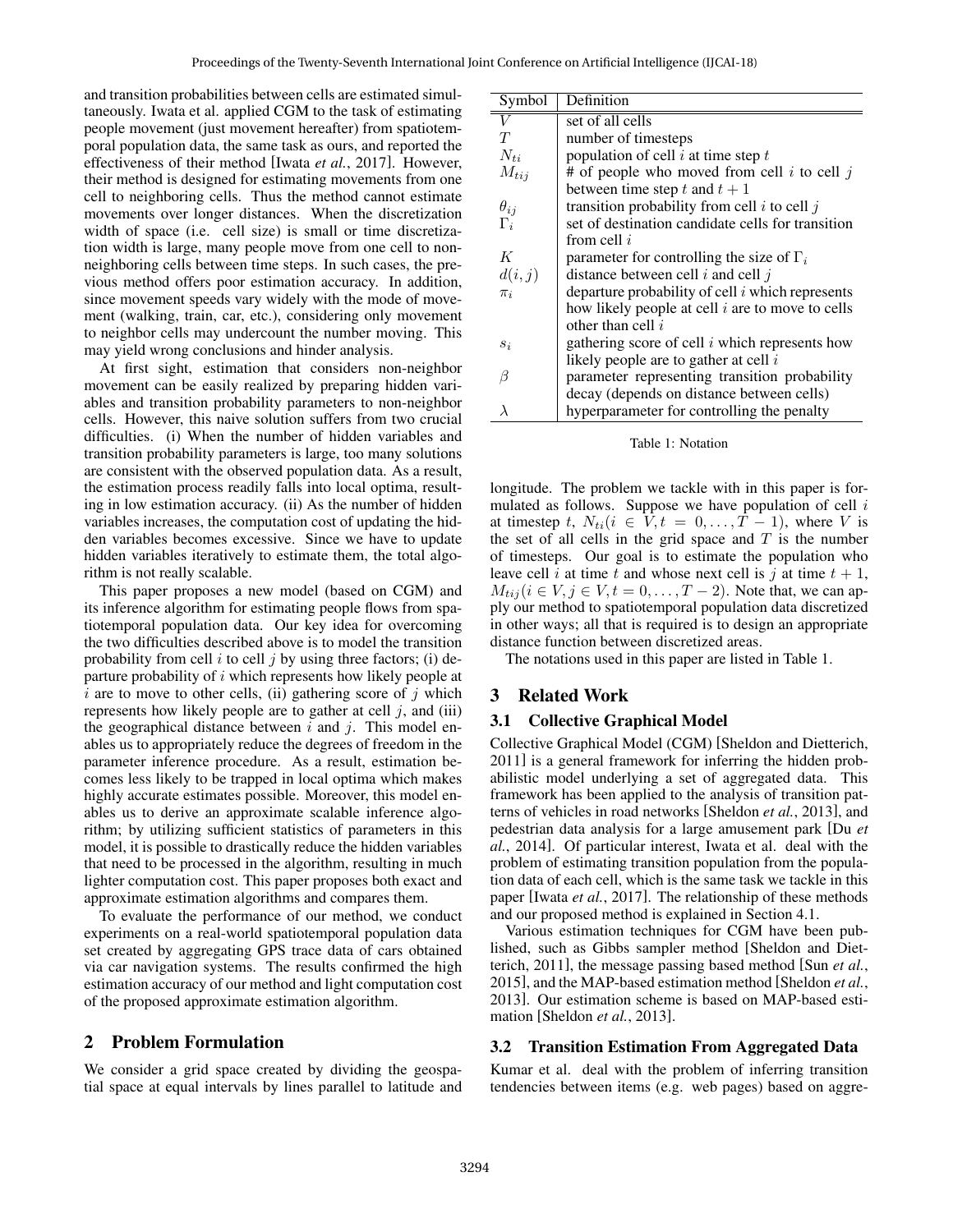gate data containing the relative popularity of items (e.g. the number of views of web pages) [Kumar *et al.*, 2015]. They formulate this problem as reconstructing the transition matrix of a Markov chain from an observed stationary distribution. Although this problem is ill-posed and has infinitely many solutions in general, they showed that a unique solution can be determined using Luce's Choice model [Luce, 1959]. Maystre et al. extended this approach and proposed an algorithm named Choice Rank for reconstructing the transition matrix of a Markov chain on a graph from the incoming and outgoing population of each vertex under Luce's choice model [Maystre and Grossglauser, 2017]. These methods are not designed to treat time-discretized population data, and so cannot be applied to our problem setting.

Xu et al. propose an algorithm for restoring personal movement histories from spatiotemporal population data in order to evaluate the privacy risk of publishing spatiotemporal population data [Xu *et al.*, 2017]. Their method solves the linear sum assignment problem under cost functions decided via an analysis of real mobility data. Although this method is similar to methods based on CGM (including ours) in terms of solving optimization problem under cost functions, this method has no mechanism to estimate the parameters (i.e. transition probabilities between cells) that determine the cost functions. Therefore, the data to which this method can be applied is limited. Our method estimate people's movements without heuristic assignment of transition probabilities between cells.

## 3.3 Future Prediction of Population

A lot of studies have attempted to predict future population from past population data or other features. For example, Hoang et al. tackle the problem of predicting incoming and outgoing population of each area in a city and proposed a prediction method based on decomposing dynamics into seasons, social trends, and other components [Hoang *et al.*, 2016]. Zhang et al. treated the same problem in proposing ST-ResNet, which is a deep-learning-based method [Zhang *et al.*, 2017]. They are supervised methods and so require both input (e.g. past incoming population) and output variables (e.g. future incoming population) to train their predictors. On the other hand, our proposed method is an unsupervised learning method and so needs only input variables (spatiotemporal population data) and does not need output variables (transition population between cells).

## 4 Proposed Method

#### 4.1 Preliminary

We first explain the method proposed by Iwata et al. [Iwata *et al.*, 2017] that uses CGM to estimate transition populations from the observed number of people in each cell.

Let  $\Gamma_i$  be a set of candidate cells that can be destinations of movements from cell *i*. In previous work, Γ*<sup>i</sup>* is a set of cells within  $L_{\infty}$ -distance 1 from cell *i*, since the method is designed for estimating movements from one cell to its neighbors. Given population  $N_{ti}$  and transition probability  $\theta_i = {\theta_{ij}}_{j \in \Gamma_i}$ , the transition population  $M_{ti} =$  ${M_{tij}}_{j \in \Gamma_i}$  (*t* = 0, 1, . . . . , *T* − 2, *i* ∈ *V*) given population  $N_{ti}$ 

is assumed to be decided by the following multinomial distribution:  $P(\mathbf{M}_{ti} | N_{ti}, \boldsymbol{\theta}_i) = \frac{N_{ti}!}{\prod_{i \in \mathcal{N}} N_i}$  $\frac{N_{ti}!}{j \in \Gamma_i} M_{tij}! \prod_{j \in \Gamma_i} \theta_{ij}^{M_{tij}}$ . Given  $\boldsymbol{N} = \{ \boldsymbol{N}_{ti} \mid t = 0, \ldots, T-1, i \in V \}$  and  $\boldsymbol{\theta} = \{ \boldsymbol{\theta}_i \mid i \in V \},$ the likelihood function of  $M = \{M_{ti} | t = 0, \ldots, T-2, i \in$ *V }* is calculated as

$$
P(\boldsymbol{M} \mid \boldsymbol{N}, \boldsymbol{\theta}) = \prod_{t=0}^{T-2} \prod_{i \in V} \left( \frac{N_{ti}!}{\prod_{j \in \Gamma_i} M_{tij}!} \prod_{j \in \Gamma_i} \theta_{ij}^{M_{tij}} \right).
$$

The population in cell  $N_{ti}$  and the transition population between cells  $M_{ti}$  satisfy the following two relationships, they represent the law of conservation in the number of people:  $N_{ti} = \sum_{j \in \Gamma_i} M_{tij}, N_{t+1,i} = \sum_{j \in \Gamma_i} M_{tji}$  (*t* =  $0, 1, \ldots, T-2$ ). Estimation is done by maximizing the loglikelihood function  $\log P(M \mid N, \theta)$  under constraints of the law of conservation described above. These constraints might not be satisfied strictly in real-world datasets, because observations are always noisy and obscuration may be used to preserve user privacy. To deal with these problems, these constraints are treated as soft constraints and we try to minimize the penalty term defined as below:

$$
C(\boldsymbol{M}) \equiv \sum_{t=0}^{T-2} \left| N_{ti} - \sum_{j \in \Gamma_i} M_{tij} \right|^2 + \sum_{t=0}^{T-2} \left| N_{t+1,i} - \sum_{j \in \Gamma_i} M_{tji} \right|^2.
$$

It follows that objective function  $\mathcal{L}(M, \theta)$  is given by

$$
\mathcal{L}(\mathbf{M}, \theta) \equiv \log P(\mathbf{M} \mid \mathbf{N}, \theta) - \frac{\lambda}{2} \cdot \mathcal{C}(\mathbf{M})
$$
  

$$
\approx \sum_{t=0}^{T-2} \sum_{i \in V} \sum_{j \in \Gamma_i} (M_{tij} \log \theta_{ij} + M_{tij} - M_{tij} \log M_{tij})
$$
  

$$
-\frac{\lambda}{2} \cdot \mathcal{C}(\mathbf{M}),
$$
 (1)

where constants that do not depend on  $M$ ,  $\theta$  are omitted, and we apply Stirling's approximation to the  $\log M_{tij}$ ! term, in order to calculate log *Mtij* ! efficiently [Sheldon *et al.*, 2013].  $\lambda$  is a hyperparameter that controls the penalty. Optimization is done by updating  $M$  and  $\theta$  alternately. This optimization process can be interpreted as the EM algorithm whose E-step is approximately calculated [Sheldon *et al.*, 2013].

#### 4.2 Technical Challenges and Main Ideas

The previous method described in the previous section is designed for estimating movements from one cell to its neighboring cells, and so cannot estimate movements over longer distances. At first sight, estimation that considers nonneighbor movement can be easily realized by preparing hidden variables and transition probability parameters to nonneighbor cells. However, there are two technical challenges to estimate the number of people who moved between cells including non-neighbor movements: (i) As the number of hidden variables *M* and transition probability parameters *θ* increases, the degree of freedom of the model becomes too high (i.e., too many solutions are consistent with the observations). As a result, estimation is easily trapped in local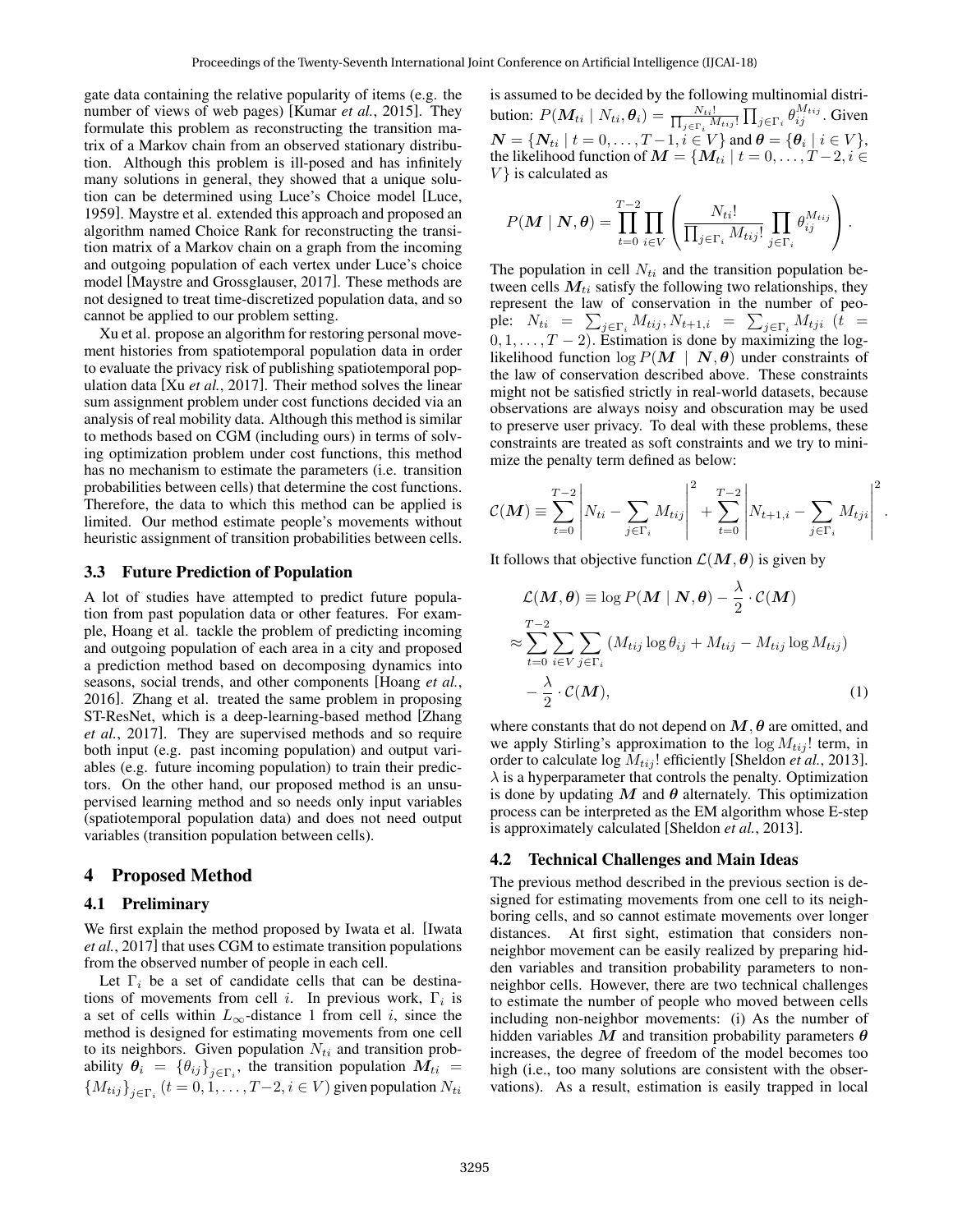Algorithm 1 Exact Inference Algorithm 1: Input: population data: *N* 2: **Output**: movement *M*, parameter  $\pi$ , *s*,  $\beta$ 3: Initialize parameters *M,π, s, β* 4: while condition *L ′* do 5:  $\mathbf{M} \leftarrow \arg \max \mathcal{L}'(\mathbf{M}, \pi, s, \beta)$ *M*  $\sigma$ :  $\pi \leftarrow \arg \max \mathcal{L}'(\bm{M}, \bm{\pi}, \bm{s}, \beta)$ 7:  $s, \beta \leftarrow \argmax \mathcal{L}'(M, \pi, s, \beta)$ *s,β* 8: end while 9: return *M,π, s, β*

optima, resulting in output *M* far from the correct answer. (ii) As the number of  $M$  elements increases, the computation cost of updating *M* becomes very heavy. Since we have to conduct update iteratively, the total algorithm becomes nonscalable.

Our key idea to overcome the two difficulties described above is using three factors to describe the transition probability from cell *i* to cell *j*: departure probability of *i*, gathering score of *j*, distance between *i* and *j*. Adopting this model makes it possible to appropriately reduce the degree of freedom of the model while considering movement to nonneighbor cells. As a result, estimation becomes less likely to be trapped in bad local optima and highly accurate estimation becomes possible. Moreover, this model enables us to derive an approximate scalable inference algorithm; by utilizing sufficient statistics of parameters in this model, it is possible to drastically reduce the hidden variables that need to be processed in the algorithm, resulting in much lighter computation cost.

#### 4.3 Proposed Model

Modeling Transition Probability. In our model, we set Γ*i* to be a set of cells within distance *K* from cell *i* (i.e.  $\Gamma_i = \{j \mid j \in V, d(i, j) \leq K\}$ , where  $d(i, j)$  is the distance between *i* and *j*). As a distance function, we use  $L_i$ -distance  $(i = 1, 2, \infty,$  etc) between cells. We assume that the transition probability from cell *i* to cell *j* can be written as

$$
\theta_{ij} = \begin{cases}\n1 - \pi_i & (i = j) \\
\pi_i \frac{s_j \cdot e^{-\beta \cdot d(i,j)}}{\sum_{k \in \Gamma_i \setminus \{i\}} s_k \cdot e^{-\beta \cdot d(i,k)}} & (j \in \Gamma_i \setminus \{i\}) \\
0 & (\text{o.w.})\n\end{cases}
$$
\n(2)

where  $\pi_i$  is departure probability, which is the probability of moving to cells other than the current timestep cell.  $s_j > 0$  is a value that represents how likely people are to gather at cell *j*. The exponential decay function  $e^{-\beta \cdot d(i,j)}$  determines how likely cell *j* is to be chosen after current timestep considering the distance between cell *i* and cell *j*. Parameter  $\beta$  describes the shape of the decay function.

We provide an intuitive explanation of the transition probability modeling method (2). The next cell of a person who was at cell *i* is decided as follows:

*•* First, probability *π<sup>i</sup>* determines whether the person leaves cell *i* or stays.

*•* If the person is deemed to leave cell *i*, the next cell is decided according to the probability proportional to the score which is determined for each candidate cell *j ∈*  $\Gamma_i \setminus \{i\}$ . The score represents how likely cell *j* is to be chosen after *i*, and is calculated by multiplying  $s_j$  by *e −β·d*(*i,j*) .

For example, in the morning hours, cell *j*, which includes the business district, is expected to have high gathering score *s<sup>j</sup>* since many people head to work in cell *j*, while cell *i*, which includes a residential area, is expected to have high departure probability  $\pi_i$ . In the evening hours, the converse is expected to be true. Moreover, the next cell that a person will move to largely depends on the current cell. For example, a person who lives in Oakland is more likely to commute to Union Square in San Francisco than Manhattan in New York City because Union Square is much closer. Although our distance factor is based on an exponential function for simplicity, other functions such as power function can be used as the distance factor.

Log-Likelihood Function. By substituting (2) into (1), we get the following new objective function

$$
\mathcal{L}'(\boldsymbol{M}, \boldsymbol{\pi}, \boldsymbol{s}, \beta) \equiv \sum_{t=0}^{T-2} \sum_{i \in V} \log(1 - \pi_i) M_{tii}
$$
  
+ 
$$
\sum_{t=0}^{T-2} \sum_{i \in V} \sum_{j \in \Gamma_i \setminus \{i\}} \left[ \left\{ \log \pi_i + \log s_j - \beta \cdot d(i, j) - \log \sum_{k \in \Gamma_i \setminus \{i\}} s_k \cdot e^{-\beta \cdot d(i,k)} \right\} \cdot M_{tij} \right]
$$
  
+ 
$$
\sum_{t=0}^{T-2} \sum_{i \in V} \sum_{j \in \Gamma_i} (M_{tij} - M_{tij} \log M_{tij}) - \frac{\lambda}{2} \cdot \mathcal{C}(\boldsymbol{M}), \quad (3)
$$

where constants are omitted.

#### 4.4 Exact Inference

We present an exact inference algorithm for the proposed model. We maximize  $\mathcal{L}'(M, \pi, s, \beta)$  by optimizing each parameter,  $M$ ,  $\pi$ ,  $s$ , and  $\beta$ , alternately, as shown below. The proposed algorithm is summarized in Algorithm 1.

Update of *M*. Given the current estimates  $\hat{\pi}$ ,  $\hat{s}$ ,  $\hat{\beta}$ , the optimization problem for *M* is given by

Max. 
$$
\mathcal{L}'(\mathbf{M}, \hat{\pi}, \hat{s}, \hat{\beta}),
$$
  
s.t.  $M_{tij} \ge 0$   $(t = 0, ..., T - 2, i \in V, j \in \Gamma_i)$ . (4)

Because the objective function is concave for *M*, we can get a global optimum by gradient-based methods such as the L-BFGS-B method [Byrd *et al.*, 1995].

Update of  $\pi$ . Given the current estimates  $\hat{M}$ , a closed form maximizer of the objective function (3) under constraints 0 *≤*  $\pi_i \leq 1$  (*i*  $\in V$ ) can be obtained by using the Lagrangian multiplier method:

$$
\pi_i = \frac{\sum_{t=0}^{T-2} \sum_{j \in \Gamma_i \setminus \{i\}} \hat{M}_{tij}}{\sum_{t=0}^{T-2} \sum_{j \in \Gamma_i} \hat{M}_{tij}}.
$$
\n(5)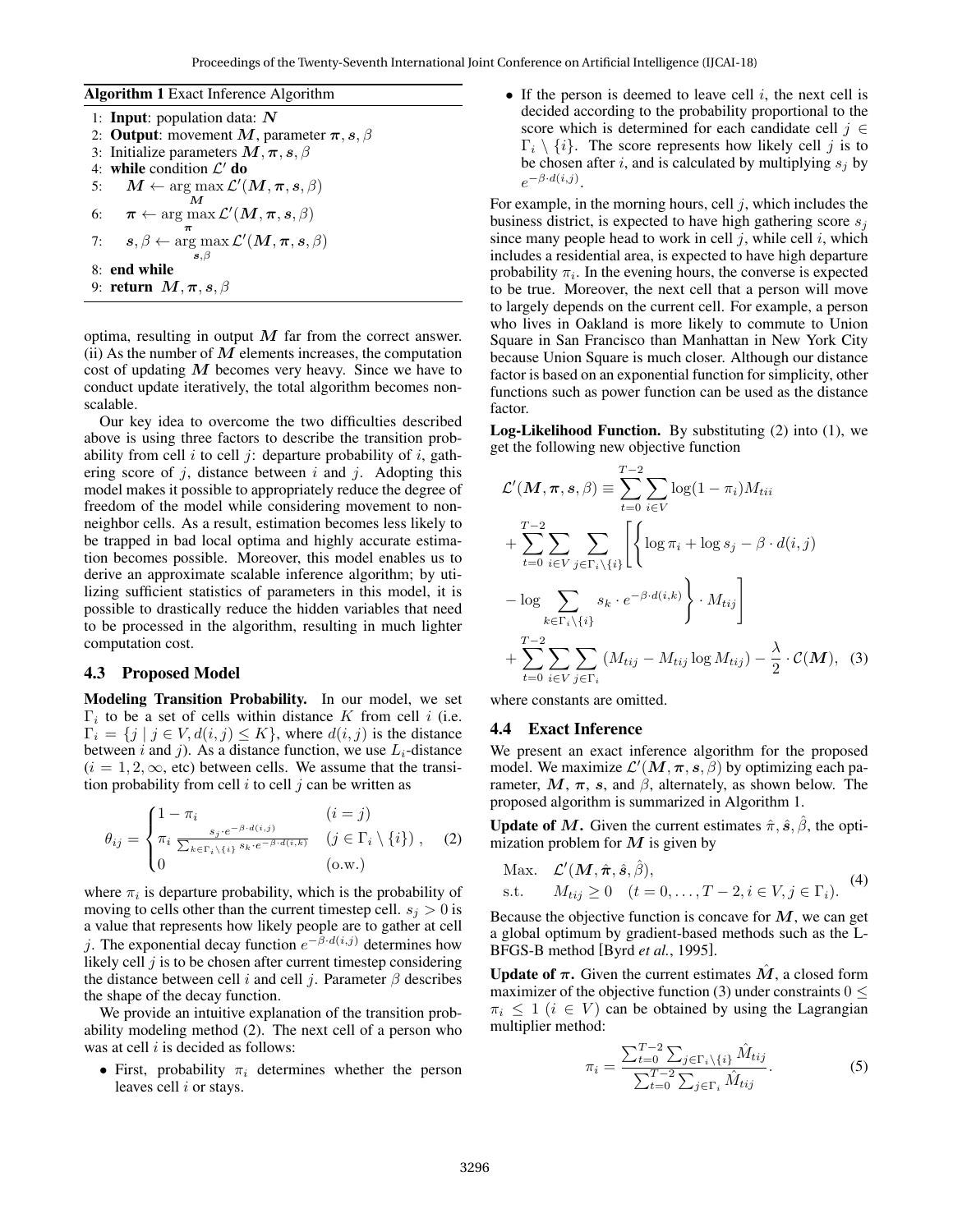Update of *s*,  $\beta$ . By extracting the terms dependent on *s*,  $\beta$ from objective function (3), we get

$$
\sum_{i \in V} \left[ A_i \log s_i - B_i \log \left( \sum_{k \in \Gamma_i \setminus \{i\}} s_k \cdot e^{-\beta \cdot d(i,k)} \right) \right] - \beta D,
$$
\n(6)

where

 $A_i \equiv \sum_{t=0}^{T-2} \sum_{j \in \Gamma_i \backslash \{i\}} \hat{M}_{tji}, B_i \equiv \sum_{t=0}^{T-2} \sum_{j \in \Gamma_i \backslash \{i\}} \hat{M}_{tij},$  $D \equiv \sum_{t=0}^{T-2} \sum_{i \in V} \sum_{j \in \Gamma_i \setminus \{i\}} d(i,j) \cdot \hat{M}_{tij}$ . We denote (6) by  $f(\mathbf{s}, \beta)$ .

In order to maximize  $f(s, \beta)$ , we utilize the framework called the Minorization-Maximization algorithm (MM algorithm) [Hunter, 2003]. MM algorithm is an optimization technique that generates series of solution candidates by maximizing the lower bound of the objective function sequentially, instead of maximizing the objective function directly.

We explain the maximization procedure in detail here. Using the inequality

$$
-\log x \ge 1 - \log y - \frac{x}{y} \quad (x, y > 0)
$$
 (7)

for

$$
x_i = \sum_{k \in \Gamma_i \setminus \{i\}} s_k \exp(-\beta \cdot d(i,k)),
$$
  
\n
$$
y_i = \sum_{k \in \Gamma_i \setminus \{i\}} s_k^{(u)} \exp(-\beta^{(u)} \cdot d(i,k)),
$$

we get

$$
f(\mathbf{s}, \beta) \ge f^{(u)}(\mathbf{s}, \beta) \tag{8}
$$

with

$$
f^{(u)}(s,\beta) \equiv
$$
  
\n
$$
\sum_{i\in V} \left[ A_i \log s_i - C_i^{(u)} \sum_{k \in \Gamma_i \setminus \{i\}} s_k \exp(-\beta \cdot d(i,k)) \right] - \beta D,
$$
  
\n
$$
C_i^{(u)} \equiv \frac{B_i}{\sum_{k \in \Gamma_i \setminus \{i\}} s_k^{(u)} \exp(-\beta^{(u)} \cdot d(i,k))}.
$$

In other words,  $f^{(u)}(s, \beta)$  is a lower bound of  $f(s, \beta)$ . In the proposed algorithm, we maximize  $f(s, \beta)$  by maximizing this lower bound function iteratively. An overview of the proposed algorithm is given in Algorithm 2

Update of *s* in Algorithm 2 can be done in closed form as follows

$$
s_i = \frac{A_i}{\sum_{k \in \Gamma_i \setminus \{i\}} C_k^{(u)} \exp\left(-\beta^{(u)} \cdot d(k, i)\right)}.
$$

While *β* in Algorithm 2 cannot be updated in closed form, we can get  $\beta^{(u+1)}$  efficiently using golden section search [Kiefer, 1953] or Newton's method [Boyd and Vandenberghe, 2004] because  $f^{(u)}(s^{(u+1)}, \beta)$  is concave for  $\beta$ .

Because equality holds in (7) when  $x = y$ ,

$$
f(\mathbf{s}^{(u)}, \beta^{(u)}) = f^{(u)}(\mathbf{s}^{(u)}, \beta^{(u)})
$$
(9)

Algorithm 2 Maximization of  $f(\mathbf{s}, \beta)$ 

1: Initialize  $s^{(0)}, \beta^{(0)}$ 2:  $u \leftarrow 0$ 3: while improving *f* do 4:  $\mathbf{s}^{(u+1)} \leftarrow \arg \max f^{(u)}(\mathbf{s}, \beta^{(u)})$ *s* 5:  $\beta^{(u+1)} \leftarrow \arg \max f^{(u)}(s^{(u+1)}, \beta)$ *β* 6:  $u \leftarrow u + 1$ 7: end while 8: return *s* (*u*) *, β*(*u*)

holds. Using (8)(9), we get

$$
f(\mathbf{s}^{(u+1)}, \beta^{(u+1)}) \ge f^{(u)}(\mathbf{s}^{(u+1)}, \beta^{(u+1)}) \qquad (\because (8))
$$
  
 
$$
\ge f^{(u)}(\mathbf{s}^{(u+1)}, \beta^{(u)}) \ge f^{(u)}(\mathbf{s}^{(u)}, \beta^{(u)})
$$
  
=  $f(\mathbf{s}^{(u)}, \beta^{(u)}) \qquad (\because (9)).$ 

This means it is guaranteed that the objective function  $f(\mathbf{s}, \beta)$ montonically increases in Algorithm 2.

#### 4.5 Approximate Inference

The computation bottleneck of the exact inference (Algorithm 1) is the update of  $M$ , since we have to solve a convex optimization problem with a large number of variables. For example, if we use an  $L_2$ -distance function, the number of variables to be optimized is  $(T - 1) \cdot (\sum_{i \in V} |\Gamma_i|) \approx$  $O(|V|K^2T)$ . Therefore, if *K* is large, that is to say we consider large movements, the number of variables becomes excessive. Because we have to solve this convex optimization problem iteratively, computation cost becomes excessive.

In order to avoid this, we propose here an efficient approximate estimation algorithm that has significantly fewer variables. The key observation is as follows: if we set

$$
X_{ti\delta} \equiv \sum_{j \in \Gamma_{i\delta}} M_{tji}, \ Y_{ti} \equiv \sum_{j \in \Gamma_i \setminus \{i\}} M_{tij}, \ Z_{ti} \equiv M_{tii},
$$

where  $\Gamma_{i\delta} \equiv \{j \in \Gamma_i \mid d(i,j) = \delta\}$   $(i \in V, \delta \in \Delta)$  and  $\Delta \equiv \{r \mid \exists i \in V, \exists j \in \Gamma_i \setminus \{i\}, d(i, j) = r\}$ , we can rewrite two Eqs.(5) (6) as follows:

$$
\pi_{i} = \frac{\sum_{t=0}^{T-2} Y_{ti}}{\sum_{t=0}^{T-2} Y_{ti} + \sum_{t=0}^{T-2} Z_{ti}},
$$
\n
$$
f(\mathbf{s}, \beta) = \sum_{i \in V} \left[ \left( \sum_{t=0}^{T-2} \sum_{\delta \in \Delta} X_{ti\delta} \right) \log s_{i} - \left( \sum_{t=0}^{T-2} Y_{ti} \right) \log \left( \sum_{k \in \Gamma_{i} \setminus \{i\}} s_{k} \exp(-\beta \cdot d(i, k)) \right) \right]
$$

$$
- \beta \cdot \sum_{t=0}^{T-2} \sum_{i \in V} \sum_{\delta \in \Delta} \delta \cdot X_{ti\delta}.
$$
 (11)

These two equations imply that  $\pi$ , *s*,  $\beta$  can be updated by using only  $X, Y, Z$  (i.e.  $X, Y, Z$  are sufficient statistics of  $\pi$ , *s*, *β*), and *M* is not necessary. Based on this observation, we propose here an estimation algorithm that holds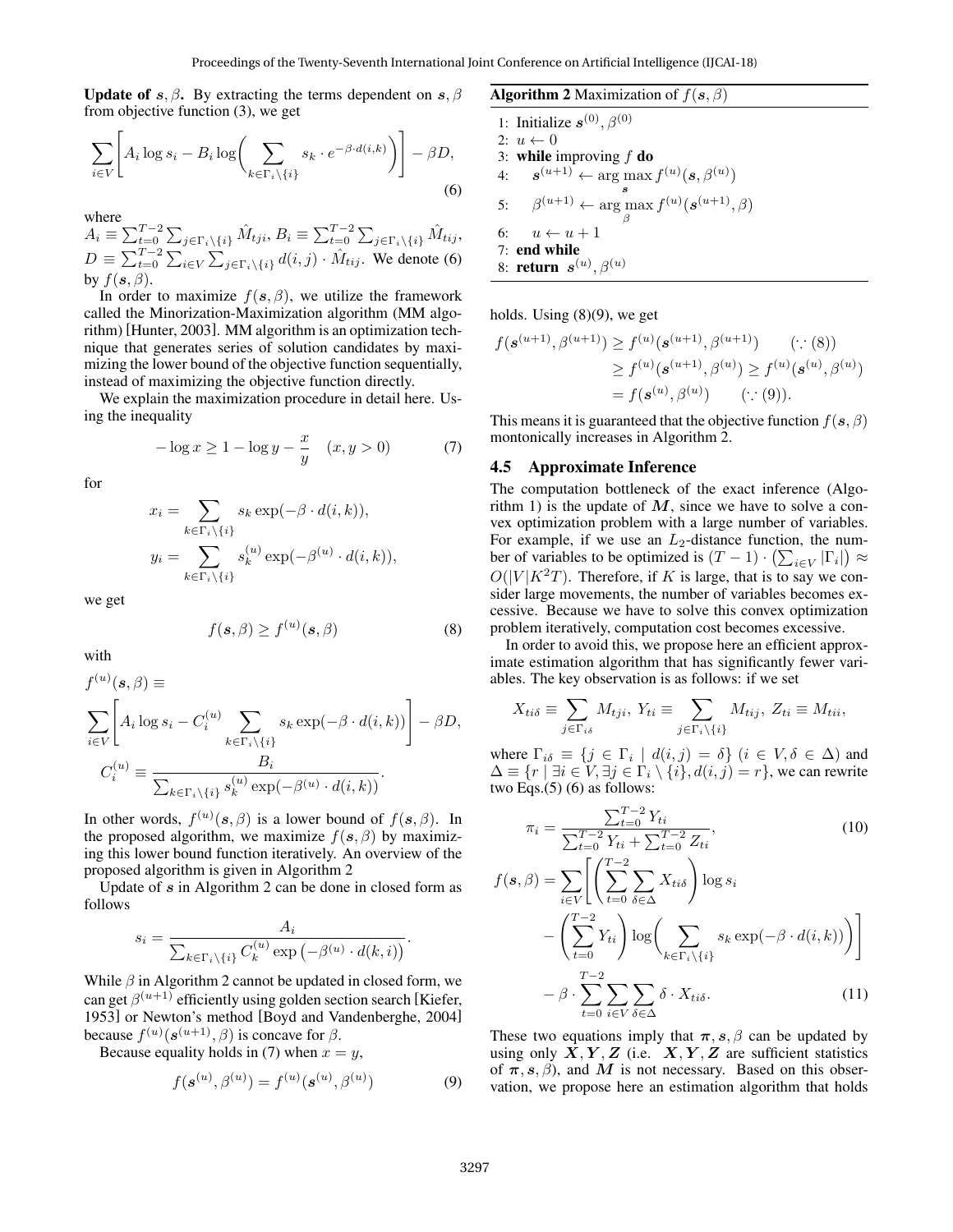Algorithm 3 Approximate Inference Algorithm

1: Input: population data: *N* 2: **Output**: movement *M*, parameter  $\pi$ , *s*,  $\beta$ 3: Initialize parameters  $M, X, Y, Z, \pi, s, \beta$ 4: **while** condition  $\mathcal{L}_{\text{approx}}$  **do**  $\mathbf{X}, \mathbf{Y}, \mathbf{Z} \leftarrow \argmax_{\mathbf{X}, \mathbf{Y}, \mathbf{Z}} \mathcal{L}_{\text{approx}}(\mathbf{X}, \mathbf{Y}, \mathbf{Z}, \boldsymbol{\pi}, \boldsymbol{s}, \beta)$ 6: Update  $\pi$  by (10) 7: Update  $s, \beta$  by maximizing  $f(s, \beta)$  calculated by (11) 8: end while 9: Final calculation of *M* 10: return *M,π, s, β*

 $X, Y, Z$  instead of  $M$ . Since the total number of elements of *X, Y, Z* is about  $O(|V||\Delta|T)$ , which is significantly less than the number of variables to be optimized in exact inference,  $O(|V|K^2T)$ , updating  $X, Y, Z$  is dramatically faster than updating  $M$ . Since  $\Delta$  is a set consisting of distance values between all pairs of cells, *|*∆*|* varies depending on the distance function we adopt in the algorithm. To make  $|\Delta|$  small, we should use an integer-valued distance function, such as *L*<sup>1</sup> or  $L_{\infty}$ -distance function. The proposed algorithm is summarized in Algorithm 3.

**Update of**  $X, Y, Z$ **.** In order to update  $X, Y, Z$ , we have to minimize the objective function (1), where  $\theta$  is calculated using the current parameter  $\hat{\pi}$ ,  $\hat{s}$ ,  $\hat{\beta}$  by Eq.(2). However, since  $M$  is not held in the algorithm, we cannot calculate the objective function (1) exactly. To overcome this issue, we minimize the approximate objective function of (1). We approximate  $M_{tij}$ , which is generated from binomial distribution  $\text{Bin}(N_{tj}, \theta_{ij})$ , by independent Poisson distribution  $Po(N_{ti} \cdot \theta_{ij})$ . Then, by utilizing the reproductive property of Poisson distributions,  $X_{ti\delta} = \sum_{j \in \Gamma_{i\delta}} M_{tji}$  can be approximated as being generated from ∑  $Po(\mu_{i\delta})$  where  $\mu_{i\delta} \equiv$  $j \in \Gamma_{i\delta}$   $N_{tj} \cdot \theta_{ji}$ . Similarly, we generate  $Y_{ti}$  from  $Po(N_{ti} \pi_i)$ and  $Z_{ti}$  from  $Po(N_{ti}(1 - \pi_i))$ . Using these approximations, we get the following approximated log-likelihood function:

$$
\mathcal{L}_{\text{approx}}(\boldsymbol{X}, \boldsymbol{Y}, \boldsymbol{Z})
$$
\n
$$
\equiv \sum_{t=0}^{T-2} \sum_{i \in V} \sum_{\delta \in \Delta} \{X_{ti\delta} \log \mu_{i\delta} + X_{ti\delta} - X_{ti\delta} \log X_{ti\delta}\}
$$
\n
$$
+ \sum_{t=0}^{T-2} \sum_{i \in V} \{Y_{ti} \log (N_{ti}\pi_i) + Y_{ti} - Y_{ti} \log Y_{ti}\}
$$
\n
$$
+ \sum_{t=0}^{T-2} \sum_{i \in V} \{Z_{ti} \log (N_{ti}(1 - \pi_i)) + Z_{ti} - Z_{ti} \log Z_{ti}\}.
$$

We maximize  $\mathcal{L}_{\text{approx}}$  under the constraint of the conservation of the number of people

$$
N_{ti} = Y_{ti} + Z_{ti} \quad (t = 0, \dots, T - 2, i \in V),
$$

$$
N_{t+1,i} = \sum_{\delta \in \Delta} X_{ti\delta} + Z_{ti} \quad (t = 0, \ldots, T-2, i \in V).
$$

We treat these constraints as penalty terms as we did in Section 4.1 and maximize the sum of  $\mathcal{L}_{\text{approx}}$  and the penalty terms under constraints  $X, Y, Z \geq 0$ . Because the objective function is concave for  $X, Y, Z$ , we can get a global optimum by gradient-based methods such as the L-BFGS-B method [Byrd *et al.*, 1995].

Update of  $\pi$ , *s*,  $\beta$ . We can update  $\pi$ , *s*,  $\beta$  in the same way as explained in Section 4.4 using Eqs. (10) (11).

Final Calculation of *M*. After iteratively updating  $X, Y, Z, \pi, s, \beta$ , we calculate the estimated value of *M*, which is what is needed to solve our problem. To do this, we solve the optimization problem (4) using  $\hat{\pi}$ ,  $\hat{s}$ ,  $\hat{\beta}$ , which are the parameter values estimated by the iteration.

## 5 Experiments

We conducted experiments using real-world datasets to evaluate the estimation performance of our model; we estimated the number of people who moved between cells.

#### 5.1 Settings

The datasets used in our experiments were generated from GPS trace data of cars in the Greater Tokyo Area collected by a car navigation application <sup>2</sup>. This car data contains trajectory data of each car, where each entry is a tuple of latitude, longitude, and time. We then calculated spatiotemporal cell populations from the trajectories, where the time interval is 60 minutes (from 6:00 to 21:00 at 1 hour intervals) and grid size was 10km *×* 10km or 5km *×* 5km. The number of unique users present in the datasets was 8694, and the number of cells was  $8 \times 7 = 56$  for the  $10 \text{km} \times 10 \text{km}$  grid space and  $16 \times 13 = 208$  for the 5km  $\times$  5km grid space. We also obtained the true values of the number of people who moved between cells from the car data in order to evaluate how close the outputs of our models were to the true values.

We evaluated the estimation accuracy using normalized absolute error (NAE), which is defined as

$$
\frac{\sum_{t=0}^{T-2} \sum_{i \in V} \sum_{j \in V} |M_{tij}^* - M_{tij}|}{\sum_{t=0}^{T-2} \sum_{i \in V} \sum_{j \in V} M_{tij}^*},
$$

where  $M_{tij}^*$  is the true value of the number of people who moved from *i* to *j* at timestep *t*, and  $M_{tij}$  is the estimated value. Because the estimated values are real-valued, we round them (i.e., convert them into integer values).

The entire experimental procedure is explained as follows: 1) We calculated spatiotemporal cell populations *Nti* from the original car trajectories. 2) Also, from the original trajectories, we calculated the true values of the number of people who moved between cells  $M^*_{tij}$ . 3) Given  $N_{ti}$ , we ran the proposed and baseline methods and got the estimated number of people who moved between cells  $M_{tij}$ . 4) By using normalized absolute error, we evaluated how closely the outputs of proposed and baseline methods,  $M_{tij}$ , were to the true values,  $M^*_{tij}$ .

Since the tendency of human flows (i.e. transition probability between cells) is expected to change with time of day,

<sup>&</sup>lt;sup>2</sup>We use the car data collected by the smartphone car navigation application of NAVITIME JAPAN Co., Ltd. (http://corporate.navitime.co.jp/en/index.html)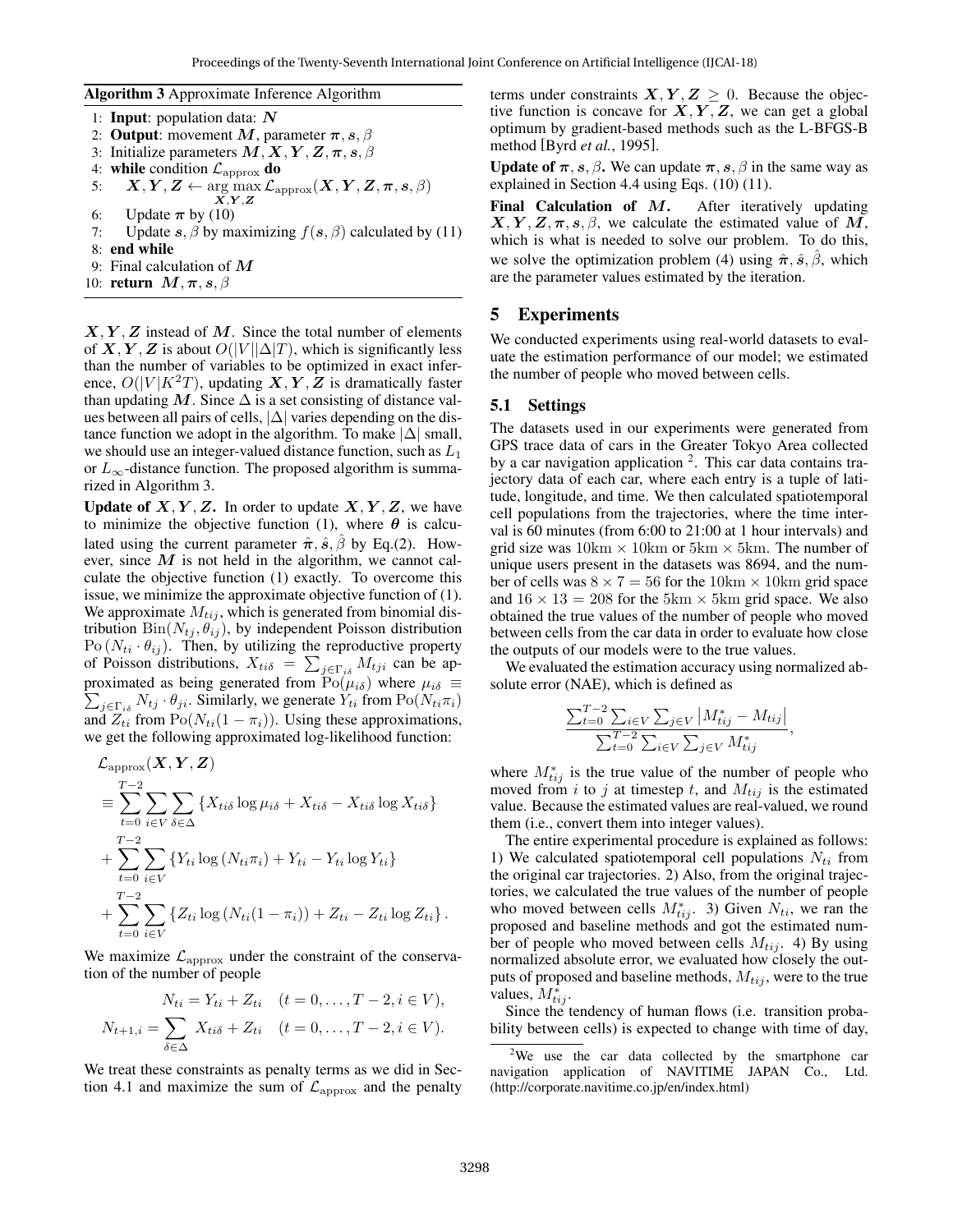we split the population data into 5 subsets based on time-ofday (6:00–9:00, 9:00–12:00, 12:00–15:00, 15:00–18:00, and 18:00–21:00). We then applied our models (and the baseline) to each subset. As a result, the model parameters including transition probabilities are common in each subset. It is reasonable that accuracy will be improved by choosing the time periods to suit human movement patterns. For example, an approach to infer the time periods of each subset that are suitable for given data was detailed in [Iwata *et al.*, 2017], and the same method can be applied to our proposal. However, our experiment focuses on "accuracy degradation due to high degree of freedom" and "the computational complexity problem". To concentrate on the key advances, we did not conduct an experiment on the subject of choosing optimum time subsets, but left it as future work.

### 5.2 Accuracy of Estimation

We compared proposed methods with the baseline method, which was described in Section 4.1. Note that the baseline method directly infers the elements of *θ*. For the baseline method, we set  $\Gamma_i$  to be a set of cells within  $L_\infty$ -distance  $K(K = 1, 5, 10)$  from cell *i*. For proposed methods, we set Γ*i* to be a set of cells within *L*1-distance 10 from cell *i*.

Results are shown in Figure 2. We first address the performance improvements attained by our two methods in total score (6:00-21:00). Of particular interest, our method is noticeably better in the time zone 6:00–9:00, in which there are many movements to distant cells due to commuting etc. Second, the superiority of our proposed methods over the baseline with  $K = 1$  on the 5km  $\times$  5km grid space was stronger than that on the  $10 \text{km} \times 10 \text{km}$  grid space (23.5– 26.3% and 6.5–12.7% rel. improvements on 5km *×* 5km and 10km *×* 10km, respectively). This thought to be because the finer the grid becomes, the more often the movements are to remote cells. Third, although estimation performance of the approximation method is slightly worse than that of exact method with the  $10 \text{km} \times 10 \text{km}$  grid space, they achieve almost the same performance with the  $5 \text{km} \times 5 \text{km}$  grid space. This indicates that the approximation method is a valid alternative to the exact method. We conducted experiments and verified that the proposed methods outperformed baseline methods using  $L_1$ -distance, though we omitted this result to enhance the clarity of the bar graphs. We found similar results using other evaluation metrics, such as MAPE (mean absolute percentage error). the same method, can be oppled to our proposal. However,<br>
our experiment focuses on "accuracy degradation due to high<br>
degree of freedom" and "the computational complexity probability". To concern the other by advance, we

#### 5.3 Computation Time

We evaluated the computation time of the two proposed methods and the baseline method in the 5km*×*5km grid space. For all methods, we set  $\Gamma_i$  to be a set of cells within  $L_1$ -distance 10 from cell *i*. Figure 3 shows the relationship between computation time and NAE of each method in the time zones of 6:00–9:00 and 18:00–21:00. For each method, we performed estimation 10 times and obtained the average value. It shows that the approximate method can output accurate values more quickly than the exact method and the baseline method. For example, in the time zone 18:00–21:00, it took the exact method about 178 seconds to reach 0.55 for NAE. The ap-



Figure 2: Results of experiments on estimation accuracy. We used NAE as evaluation metric for evaluating performance using two datasets with different grid size, 10km (left) and 5km (right).



Figure 3: Results of experiments on computation time.

or so, which is about 4.7 times faster. Similar results are seen in all other time zones.

## 6 Conclusion

This paper proposed a new probabilistic model to estimate the movement of people from spatiotemporal population data. In order to consider movements to remote cells, there are two technical challenges: (i) poor estimation accuracy due to excessively high degrees of freedom of the model, (ii) large computation cost. We address these difficulties by using three factors to model transition probabilities. This enables us to reduce the degrees of freedom of the model and derive efficient estimation algorithms. Experiments confirmed the high estimation accuracy of our methods and light computation cost of the proposed approximate estimation algorithm.

#### References

- [Acs and Castelluccia, 2014] Gergely Acs and Claude Castelluccia. A case study: Privacy preserving release of spatio-temporal density in paris. In *KDD*, pages 1679–1688, 2014.
- [Boyd and Vandenberghe, 2004] Stephen Boyd and Lieven Vandenberghe. *Convex Optimization*. Cambridge University Press, 2004.
- [Byrd *et al.*, 1995] Richard H. Byrd, Peihuang Lu, Jorge Nocedal, and Ciyou Zhu. A limited memory algorithm for bound constrained optimization. *SIAM Journal on Scientific Computing*, 16(5):1190–1208, 1995.